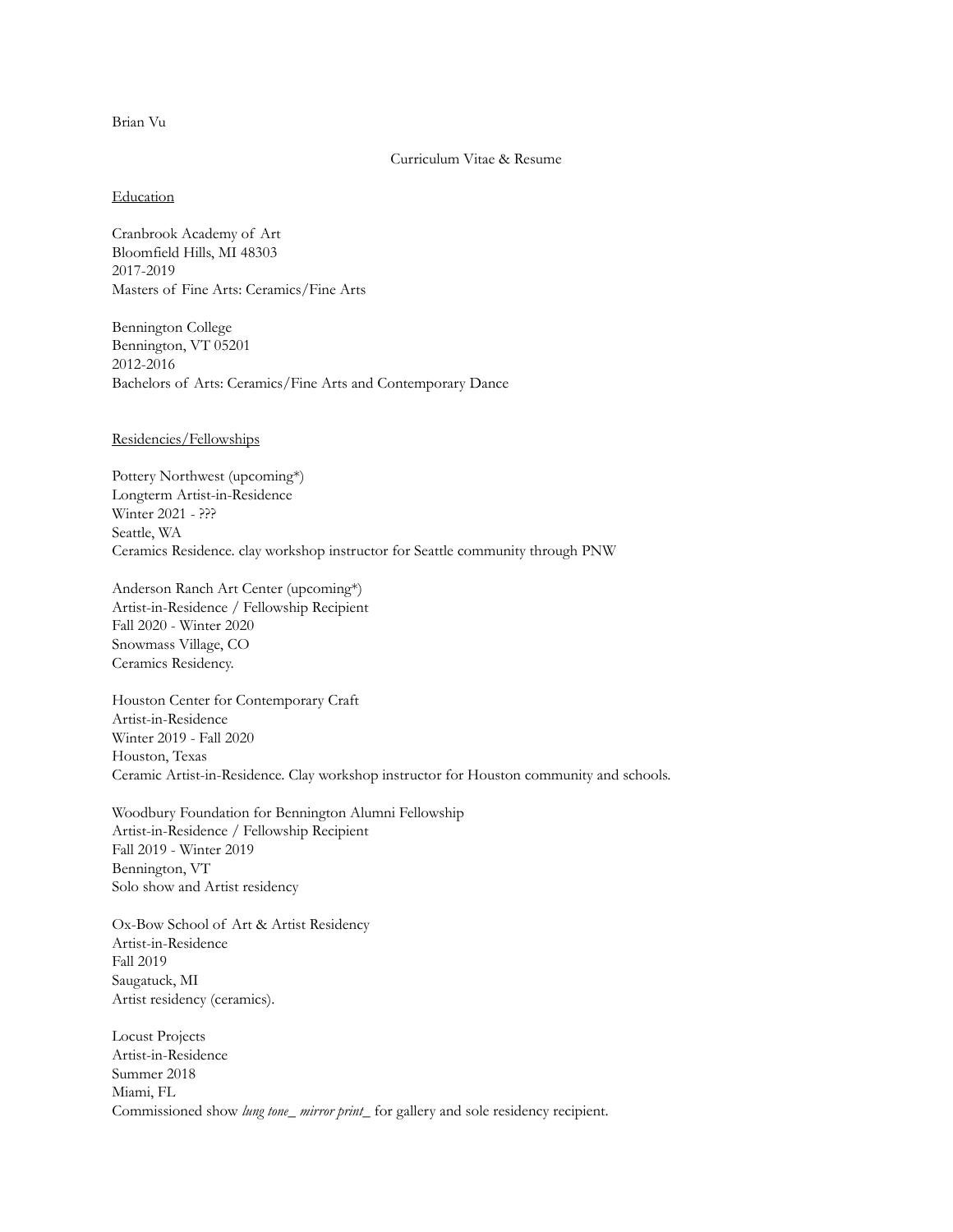#### **Experience**

Menil Collection Bookstore Clerk Winter 2020 - Fall 2020 Houston, TX Museum bookstore clerk and services

Trinity Ceramics Lab Ceramicist Summer 2018 and 2019 Dallas. TX Weighed, mixed glaze and clay.

Cranbrook Academy of Art Museum Gallery Assistant - Installation  $2017 - 2019$ Bloomfield Hills, MI Handle, install, de-install artwork and maintain space.

Kim Dickey - University of Colorado at Boulder Ceramics Studio Assistant Fall 2016-Winter 2017 Boulder, CO Assisted with artist's current work in studio. Includes: clay formulation, hand building, slip casting, glazing, kiln operations with bisque ware and final firings, presentations, and studio maintenance.

Michael Warren Contemporary Gallery Gallery Assistant Winter 2016 Denver, CO Assisted in maintaining gallery space, inventory, and helped clientele.

Bill T. Jones/Arnie Zane Dance Company Intern/Stage Manager Assistant Winter 2015 New York, NY Assisted Stage Manager and Assistant Director with stage elements and aided dancers in rehearsals.

Dustin Yellin Studios Studio Assistant Winter 2015 Brooklyn, NY Assisted artists with collage materials in preparation of assembly and office work.

NAMETAG Films Production Assistant Winter 2013 Dallas, TX Edited photography and video for clients. Assisted during productions.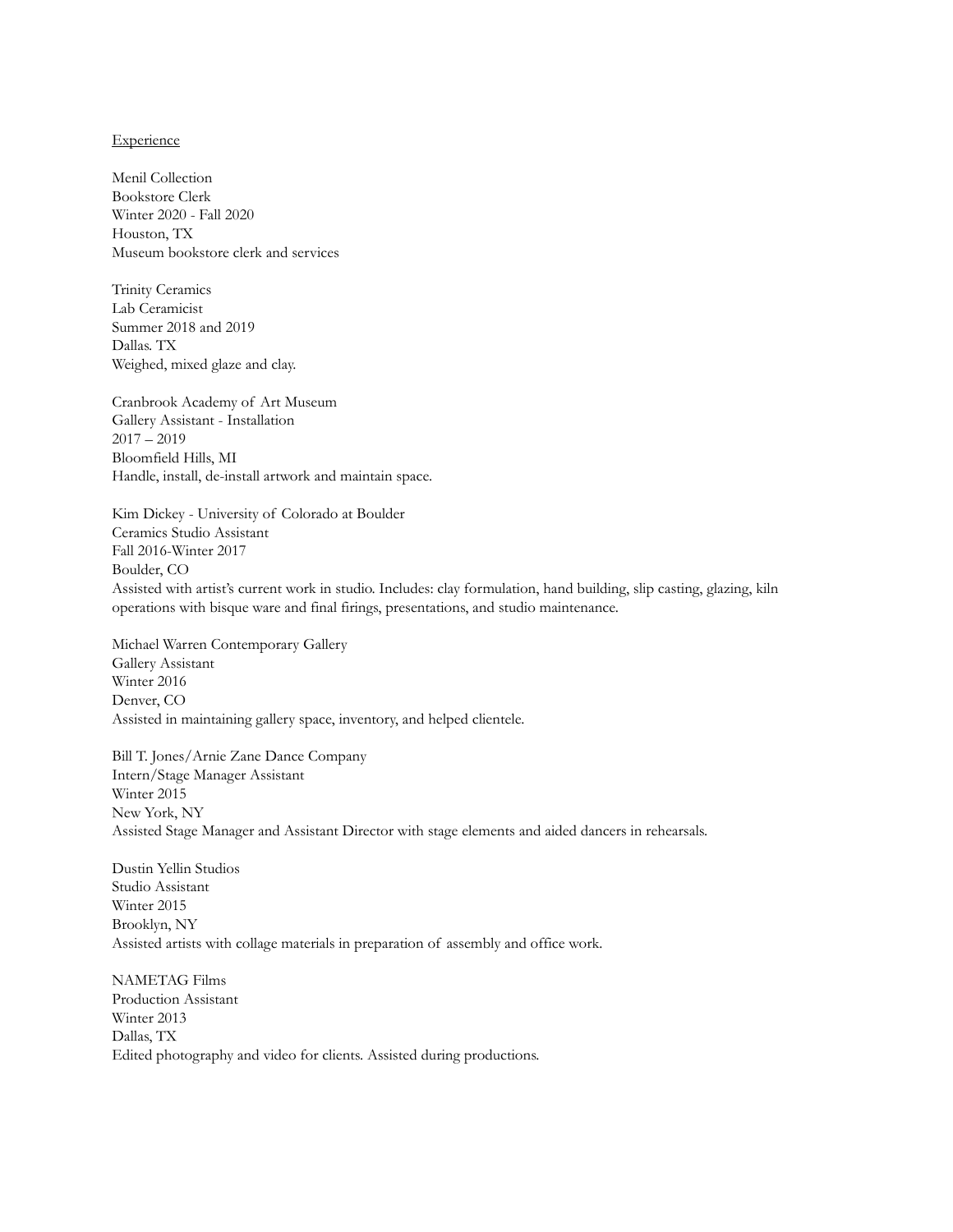## Selected Exhibitions/Performances/Awards

### 2017-2020

Visual Artist lecture at Houston Center for Contemporary Craft. May 2020. Houston, TX.

Visiting artist lecture and studio critique at University of Houston for MFA Sculpture department Spring 2020. Canceled due to COVID-19.

"PLURAL NEGATIVE. 10.19.2019." Solo show at Bennington College supported by the Woodbury Foundation. Bennington, VT.

Interview with Natalie Redmond for Bennington College/Artist residency/fellowship. October 2019. Bennington, VT.

Woodbury Foundation Grant Recipient for Ceramic Sculpture. October 2019. Bennington, VT.

Artist-in-Residence Lecture at Bennington College. October 2019. Bennington, VT.

New Beginnings Award Recipient granted by Cranbrook Academy of Art & Mercedes-Benz Financial Services. May 2020. Bloomfield Hill, MI.

"Experiencing Perspectives." October 24th, 2019. Group Exhibition sponsored by Mercedes-Benz Financial Services. Farmington Hills, MI.

Artist-in-Residence Lecture at Ox-Bow School of Art and Artist Residency. September 2019. Saugatuck, MI.

Museum of Art and Design Artist Fellowship Finalist, cycle 32. New York, NY.

Mercedes-Benz Emerging Artist Award Finalist (ceramics) at Cranbrook Academy of Art.

MFA Degree Group Exhibition at Cranbrook Art Museum. April 2019. Bloomfield Hills, MI.

"ROOM\_ TEMPERATURE\_" Public showing of performance collaboration: with Hilla Shapira (costume design) and Lindsay Splichal (set installation). Improvisational score. 8 minutes.

"Material Object Belief." Group exhibition at Forum Gallery. Bloomfield Hills, MI.

"TABLEWORKS" group exhibition at BSWING during NCECA. March. Minneapolis, MN.